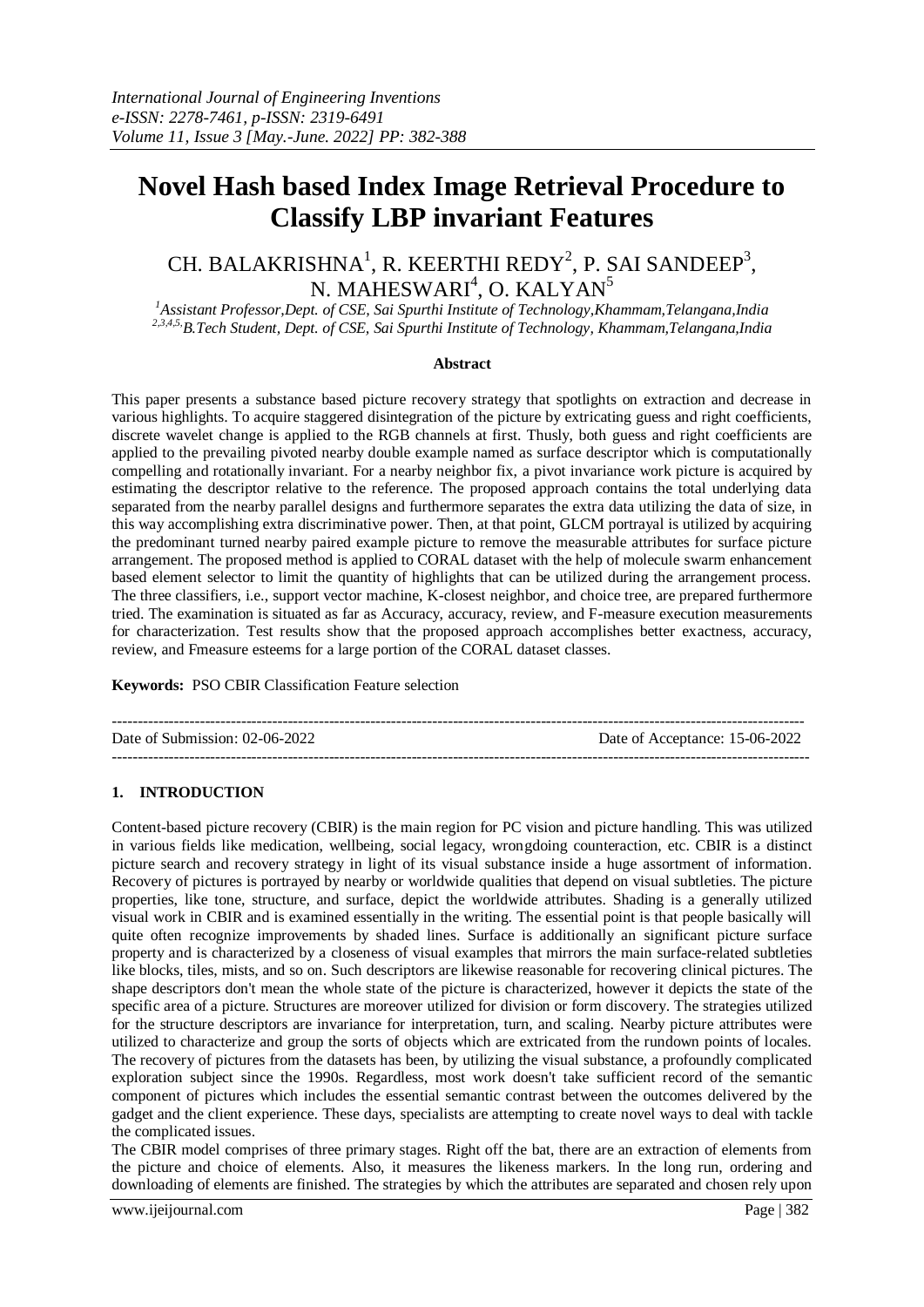the specific locale of a picture or the whole picture. Moreover, descriptors are assessed utilizing the surface, shape, and shades of spatial information. The worldwide descriptors are utilized to retreat the pictures. The utilization of nearby descriptors has expanded as of late as these stay consistent with comparable attributes, then again, actually the neighborhood descriptors are separated from the picture locales rather than the whole record. Furthermore, neighborhood descriptors are extricated from the whole picture in which we are utilized scale– scaling (SIFT), vigorous speeding up highlights (SURF), HoG histograms (HoD), nearby twofold examples (LBP) approaches. Other than these DFLs, the variations of the LBP are executed as a significant variety in the standard neighborhood paired examples (LBP).



**Fig 1** Framework containing different components for content-based image retrieval system

# **2. RELATED WORK**

Liao et al. recommended one sort of low back torment pervasive. The predominant nearby parallel example is very stable for picture turn and histogram balance and stronger to commotion than the nearby parallel example. Gue et al. proposed a descriptor of neighborhood parallel design fluctuation which is utilized to hold the data concerning the worldwide spatial picture. They later developed more complete nearby double example descriptor than ordinary neighborhood parallel example for the nearby surface highlights of focused on joining Haar wavelets with nearby paired example. Su et al. talked about different highlights of the neighborhood paired hair model (SLBHP). In SLBHP, the change extremity is considered, rather than working out the sufficiency contrast between the adjoining pixel and the applicable pixel. Ahonen et al. recommended the commotion safe histograms that are adaptable as opposed to regular LBP.

Lakovidis et al. proposed a diffused nearby double arrangement (FLBP), one more type of LBP in which a fluffy rationale addresses the neighborhood surface examples. The centered inclination histogram (HOG) is utilized to separate neighborhood data surface highlights relying upon the neighborhood strength slope appropriation and matches in object recognition applications. The presence of the item and the shape is additionally characterized by the nearby angle dissemination. At next, pictures are separated in different regions, in light of the determined angle. At last, every square's standardized histogram is registered as the capacity's last vector.

Chandrasekhar et al. recommended a compacted HOG strategy which was a type of low-throughput HOG. Afterward, the strategy is utilized in a few packed HOG quantization plans. Wang et al. showed that a few information bases significantly expanded recuperation execution by consolidating elements of LBP and HOG. Tan et al. showed that LBP highlights were very commotion touchy in uniform picture districts and presented subordinate usefulness of the nearby ternary model. Zhang et al. addresses a neighborhood subordinate model in which second-request subsidiaries or higher are inferred in profound detail. These LDP's characterize changes in the determined address for a thought about pixel and its contiguous pixels and are not invariant in pivot.

Guo et al. acquired the invariant rotational attributes, utilizing a neighborhood directional float model (LDDM) in which the example histogram is built. Notwithstanding the LDDM address, the subordinate request of the reference pixel and its adjoining pixel is determined, nonetheless. The qualities got from these strategies are based basically on the place of the positive and negative side. Thusly, changes can be made by separating the edges in multi headings to accomplish the higher-request yield.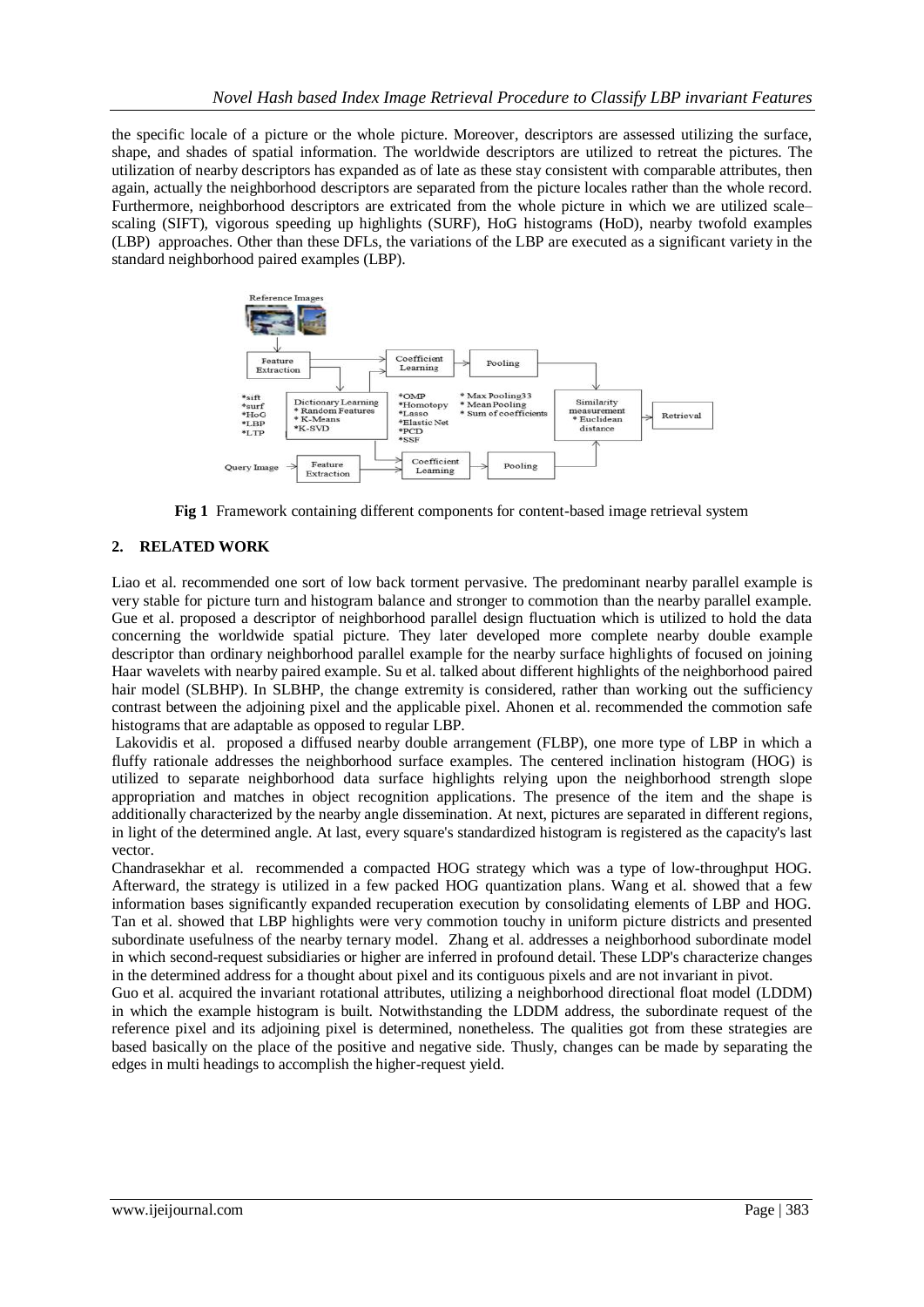#### **3. FEATURE SELECTION USING PARTICLE SWARM OPTIMIZATION (PSO)**

#### **3.1 Proposed multi-class particle swarm optimization for feature selection**

Meta-heuristic is the most broadly involved field for settling complex issues. PSO is an improvement component that chooses the best highlights subsequent to handling from the immaterial elements that at first set the ideal number of required highlights. In this paper, the motivation to chooses the PSO calculation over transformative calculations is that there are just couple of boundaries to tune rather than a huge number of varieties. Developmental calculations have complex change, hybrid, recombination, and choice administrators. PSO haphazardly chooses different mixes of includes and chooses a genuine capacity from those highlights that fill in as a wellness work utilized in most ideal decision of dynamic elements. Starting PSO utilized double class highlights, yet this multi-class PSO has been presented that can run on multi-classes. PSO is a meta-heuristic calculation created by Kennedy and Eberhart and generally utilized for discrete, constant, or combinatorial advancement. Roused by a herd of birds' flying example, a molecule in it signifies a solitary arrangement and its aggregate is called swarm. Rising molecule has its own present speed and its own best pBest setup accomplished before the last cycle, and GBest takes note of the molecule that has the most grounded worldwide current in the whole multitude. Every molecule sets its own speed in new emphasis to draw nearer to its pBest also concerning the multitude's g Best.

Objective capacity based on which a wellness esteemis determined for every molecule is needed to pick the best molecule in every cycle. In grouping based advancement, predominantly area under bend (AUC) is utilized as an objective capacity which is assessed by PSO for the chose highlights relying upon the quantity of classes or classifications to be grouped in the information assortment. Here and there, accuracy or affectability estimations are utilized, and the best out of the particles is worked out. As an condition, the true capacity applied is accepted as beneath:

objective function = Max 
$$
\left(\sum_{i=1}^{N} AUC\right)
$$



Setting boundaries Weight boundary isn't held steady what's more updates in new cycle utilizing the heaviness of past emphasess condition structure as follows:.



**Fig. 2** Flowchart of feature extraction phase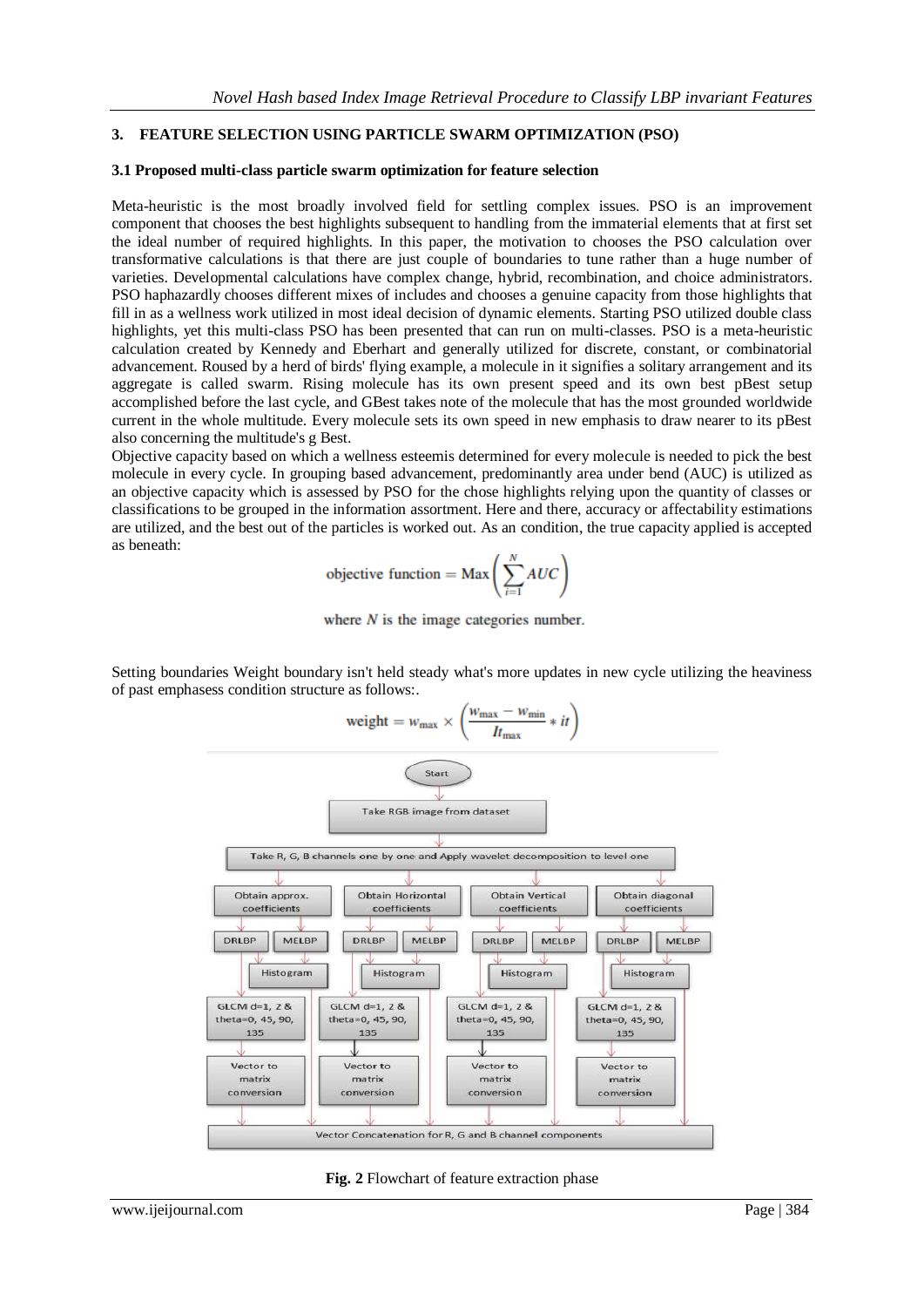# **4. FEATURE TRAINING STEP FOR CBIR**

The last phase of the text order process incorporates preparing and testing the dataset utilizing the chose include set given by the choice stage, utilizing molecule swarm improvement. Three AI classifiers called choice tree (DT), support vector machine (SVM), and K-closest neighbor (KNN) are utilized for order. Since the wellness work should be assessed in PSO, choice tree is utilized to get the district under bend where the chose class was set apart as evident class while rest is set apart as bogus. A comparative methodology is applied for the remainder of the schools, utilizing the AUC normal as the genuine capacity and picking the most noteworthy incentive for the best district.

## **4.1 Support vector machine (SVM)**

It is an AI approach zeroed in on learning hypothesis and the primary danger minimization rule. It can successfully handle relapse (time series investigates), design acknowledgment, what's more numerous different issues. SVM is famous in both prescient and intensive assessment. This functions admirably to address the little examining issues, nonlinear issues, and highdimensional design acknowledgment issues. Support vector machine or SVM is one of the most famous directed learning calculations, which is utilized for order too as relapse issues. In any case, essentially, it is utilized for characterization issues in AI.

• Straight SVM: Linear SVM is utilized for directly divisible information, which implies if a dataset can be characterized into two classes by utilizing a solitary straight line, then, at that point, such information are named as directly distinct information, and classifier is utilized called as straight SVM classifier.

• **Nonlinear SVM:** Nonlinear SVM is utilized for non-directly isolated information, which implies if a dataset can't be grouped by utilizing a straight line, then, at that point, such information are named as nonlinear information and classifier utilized is called as nonlinear SVM classifier.

## **4.2 K-nearest neighbor (KNN)**

The steps for KNN are portrayed as:

**Stage 1:** For carrying out any calculation, we want dataset. So during the initial step of KNN, we should stack the preparation just as test information.

**Stage 2:** Next, we really want to pick the worth of K, i.e., the closest elements. K can be any number. In this paper, the worth of K $\frac{1}{4}$  5.

**Stage 3:** For each point in the test information, do the following:

1. Work out the distance between test information furthermore each line of preparing information with the help of any of the technique, to be specific Euclidean, Manhattan or Hamming distance. The most usually utilized strategy

to work out distance is Euclidean. Along these lines, Euclidean measure is considered in this work.

2. Presently, in light of the distance esteem, sort them in climbing request.

3. Then, it will pick the top K columns from the arranged exhibit.

4. Presently, it will allocate a class to the test point in view of most successive class of these columns. **Stage 4:** End.

#### **4.3 Decision tree (DT)**

The basic steps followed in decision tree (DT) algorithm are as follows:

- **Step 1:** Consider the dataset D.
- **Step 2:** Create a root node N

**Step 3:** If  $T \, 2 \, C$ , then Leaf node = N

**Step 4:** Mark N as class C

**Step 5:** For  $i = 1$  to n; calculate information gain and  $Ta =$  testing attribute

**Step 6:** N.Ta = attribute having highest information gain

**Step 7:** If N.Ta = continuous, then find the threshold

**Step 8:** For each T in splitting of T

**Step 9:** If T is empty, then child of N is a leaf node

**Step 10:** Else child of  $N =$  dtree T

**Step 11:** Calculate classification error rate of node N

**Step 12:** Return N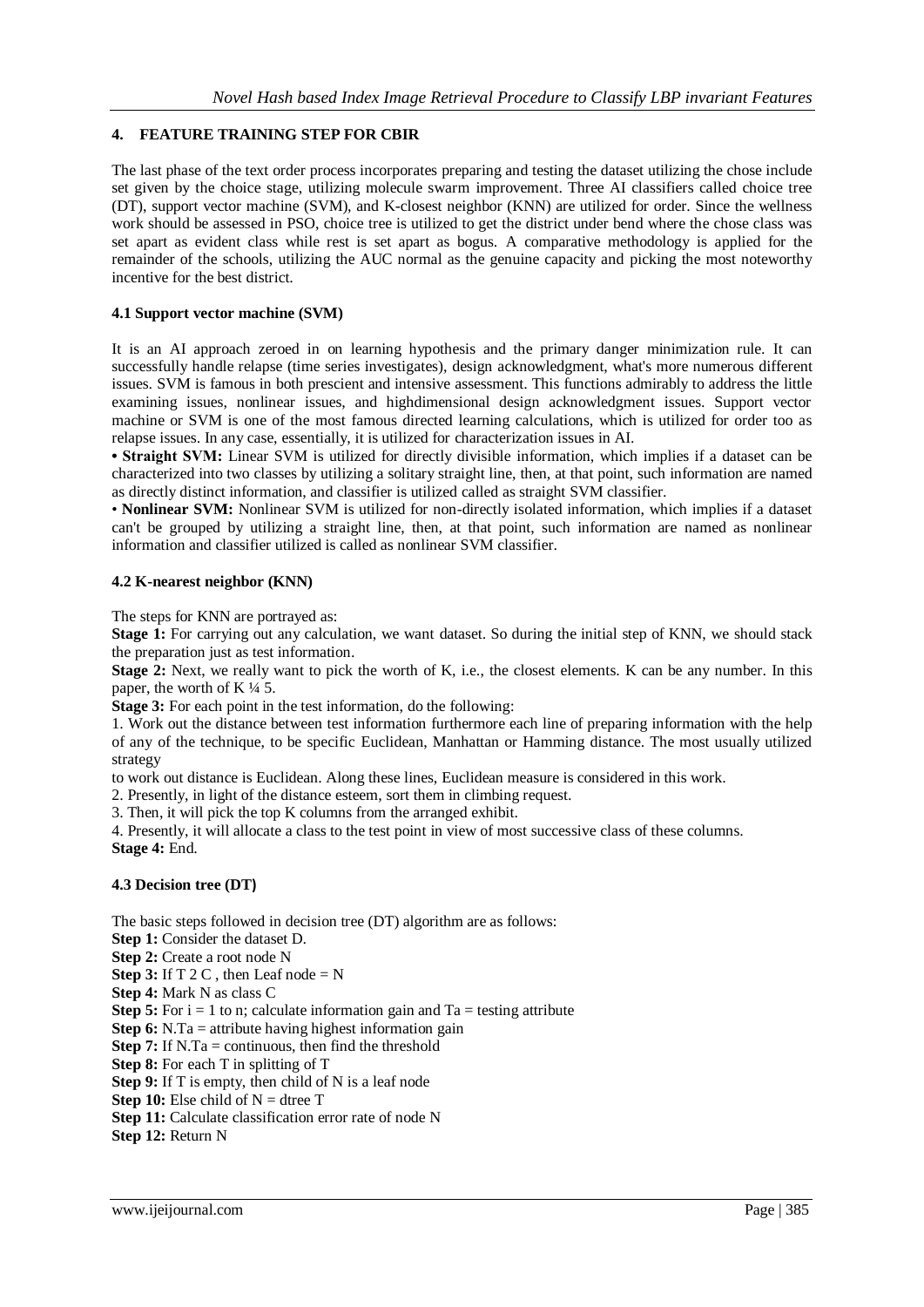# **5. RESULTS AND DISCUSSIONS**



**Fig. 3** Bar graphs for recall value for CBIR on Corel dataset

| Parameters<br>Class | TР | TN<br>Classification results using decision tree | FP | FN | Precision | Recall | F-measure | Accuracy |
|---------------------|----|--------------------------------------------------|----|----|-----------|--------|-----------|----------|
| Africa              | 66 | 867                                              | 33 | 34 | 0.666     | 0.66   | 0.663     | 0.933    |
| <b>Beaches</b>      | 75 | 841                                              | 59 | 25 | 0.559     | 0.75   | 0.641     | 0.916    |
| <b>Building</b>     | 64 | 863                                              | 37 | 36 | 0.633     | 0.64   | 0.636     | 0.927    |
| Bus                 | 66 | 884                                              | 16 | 34 | 0.804     | 0.66   | 0.725     | 0.950    |
| Dinosaur            | 64 | 878                                              | 22 | 36 | 0.744     | 0.64   | 0.688     | 0.942    |
| Elephants           | 70 | 867                                              | 33 | 30 | 0.679     | 0.70   | 0.689     | 0.937    |
| <b>Flowers</b>      | 76 | 852                                              | 48 | 24 | 0.612     | 0.760  | 0.678     | 0.928    |
| Food                | 66 | 887                                              | 13 | 34 | 0.835     | 0.660  | 0.737     | 0.953    |
| <b>Horses</b>       | 67 | 852                                              | 48 | 33 | 0.582     | 0.670  | 0.623     | 0.919    |
| Mountains           | 59 | 882                                              | 18 | 41 | 0.766     | 0.590  | 0.666     | 0.941    |

**Table 1** Performance evaluation of CBIR using decision tree classifier

| <b>Parameters</b><br><b>Class</b> | TP | TN<br><b>Classification results using KNN</b> | FP  | FN | Precision | Recall | F-measure | Accuracy |
|-----------------------------------|----|-----------------------------------------------|-----|----|-----------|--------|-----------|----------|
| Africa                            | 79 | 781                                           | 119 | 21 | 0.398     | 0.79   | 0.530     | 0.86     |
| <b>Beaches</b>                    | 58 | 829                                           | 71  | 42 | 0.449     | 0.58   | 0.506     | 0.887    |
| <b>Building</b>                   | 62 | 830                                           | 70  | 38 | 0.469     | 0.62   | 0.534     | 0.892    |
| <b>Bus</b>                        | 59 | 860                                           | 40  | 41 | 0.595     | 0.59   | 0.592     | 0.919    |
| Dinosaur                          | 54 | 842                                           | 58  | 46 | 0.482     | 0.54   | 0.509     | 0.896    |
| <b>Elephants</b>                  | 47 | 864                                           | 36  | 53 | 0.566     | 0.47   | 0.513     | 0.911    |
| <b>Flowers</b>                    | 42 | 879                                           | 21  | 58 | 0.666     | 0.42   | 0.515     | 0.921    |
| Food                              | 68 | 882                                           | 18  | 32 | 0.790     | 0.68   | 0.731     | 0.95     |
| <b>Horses</b>                     | 29 | 894                                           | 6   | 71 | 0.828     | 0.29   | 0.429     | 0.923    |
| <b>Mountains</b>                  | 51 | 888                                           | 12  | 49 | 0.809     | 0.51   | 0.625     | 0.939    |

**Table 2** Performance evaluation of CBIR using K-nearest neighbor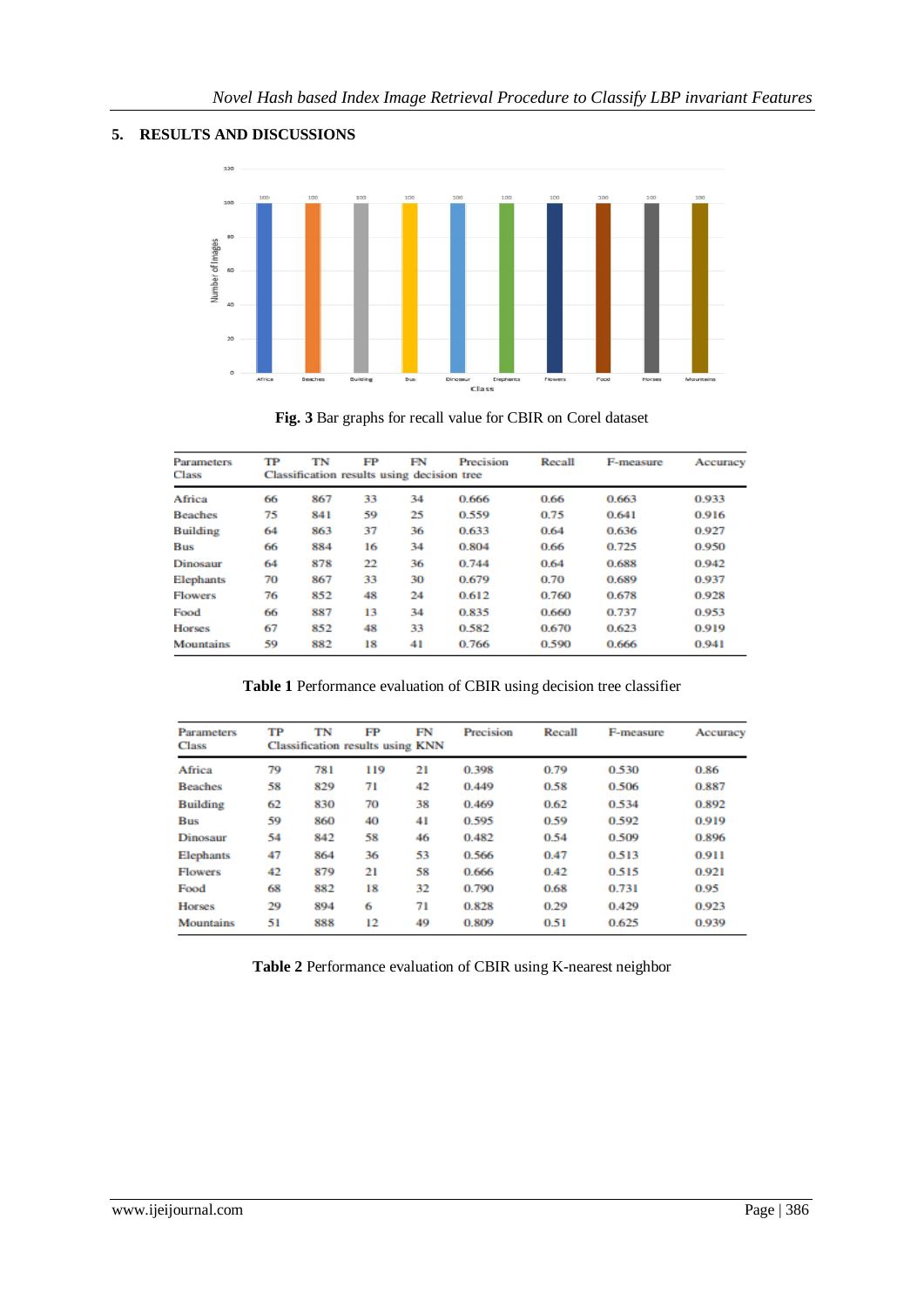| <b>Parameters</b> | TP                                      | TN  | FP | FN | Precision | Recall | F-measure | Accuracy |  |
|-------------------|-----------------------------------------|-----|----|----|-----------|--------|-----------|----------|--|
| <b>Class</b>      | <b>Classification results using SVM</b> |     |    |    |           |        |           |          |  |
| Africa            | 82                                      | 881 | 19 | 18 | 0.812     | 0.82   | 0.815     | 0.963    |  |
| <b>Beaches</b>    | 87                                      | 896 | 4  | 13 | 0.9656    | 0.87   | 0.910     | 0.983    |  |
| <b>Building</b>   | 90                                      | 875 | 25 | 10 | 0.782     | 0.90   | 0.837     | 0.965    |  |
| <b>Bus</b>        | 80                                      | 884 | 16 | 20 | 0.833     | 0.80   | 0.816     | 0.964    |  |
| Dinosaur          | 79                                      | 883 | 17 | 21 | 0.822     | 0.79   | 0.806     | 0.962    |  |
| <b>Elephants</b>  | 83                                      | 876 | 24 | 17 | 0.775     | 0.83   | 0.801     | 0.959    |  |
| <b>Flowers</b>    | 82                                      | 887 | 13 | 18 | 0.863     | 0.82   | 0.841     | 0.969    |  |
| Food              | 87                                      | 886 | 14 | 13 | 0.861     | 0.87   | 0.865     | 0.973    |  |
| <b>Horses</b>     | 82                                      | 887 | 13 | 18 | 0.863     | 0.82   | 0.841     | 0.969    |  |
| <b>Mountains</b>  | 93                                      | 890 | 10 | 7  | 0.902     | 0.93   | 0.916     | 0.983    |  |

**Table 3** Performance evaluation of CBIR using support vector machine

#### **6. CONCLUSIONS AND FUTURE WORKS**

Multi-extraction is acted in this investigation, which employments PSO enhancer to eliminate most separating highlights from. Order tests are directed on a COREL dataset comprising of ten classifications and introduced utilizing four show boundaries, i.e., accuracy, review, Fmeasure, and exactness. For approval reason, three wellknown classifiers are looked at, i.e., support vector machines (SVM), choice tree (DT), and K-closest neighbor (KNN). The proposed technique comprises of four steps. The first is deterioration, in which multiscale deterioration is performed independently utilizing discrete wavelet change (DWT) for channels R, G, and B. The second is link of every one of the three channels R, G, furthermore B accomplished from the arrangement of capacities. The third is decrease in highlights utilizing the PSO calculation to pick the most separating highlights. The latter is grouping where three classifiers are utilized to evaluate the classification of pictures assessed. PSO utilizes three classifiers to decide its goal work, amplifying the normal AUC for the chosen applications. PSO looks to build the AUC esteem for all classes and when determined by SVM gives significant AUC worth to include vectors. Exploratory results show that SVM is the best enhancer which shows high boundary upsides of all the presentation measurements. For future work, the proposed strategy is applied to plant characterization to discover the contaminated leaves dependent on their properties.

#### **7. REFERENCES**

- [1]. Kumar MR (2019) A compact graphene based nano-antenna for communication in nano-network. J Inst Electron Comput 1(1):17– 27
- [2]. Dehghani M, Montazeri Z, Malik O, Al-Haddad K, Guerrero JM, Dhiman G (2020) A new methodology called dice game optimizer for capacitor placement in distribution systems. Electr Eng Electromech 1:61–64
- [3]. Kaur A, Jain S, Goel S (2019) Sandpiper optimization algorithm: a novel approach for solving real-life engineering problems. Appl Intell 50:1–38
- [4]. Saravanan M, Priya A (2019) An algorithm for security enhancement in image transmission using steganography. J Inst Electron Comput 1(1):1–8
- [5]. Bistouni F, Jahanshahi M (2020) Evaluation of reliability in component-based system using architecture topology. J Inst Electron Comput 2:57–71
- [6]. Kaur A, Dhiman G (2019) A review on search-based tools and techniques to identify bad code smells in object-oriented systems. In: Harmony search and nature inspired optimization algorithms. Springer, pp 909–921
- [7]. Dhiman G, Kumar V (2019) Spotted hyena optimizer for solving complex and non-linear constrained engineering problems. In: Harmony search and nature inspired optimization algorithms. Springer, pp 857–867
- [8]. Yue J, Li Z, Liu L, Fu Z (2011) Content-based image retrieval using color and texture fused features. Math Comput Model 54(3– 4):1121–1127
- [9]. Mandal S, Viswanath P, Yeshaswini N, Dean-Ben XL, Razansky D (2015) Multiscale edge detection and parametric shape modeling for boundary delineation in optoacoustic images. In: 2015 37th Annual international conference of the IEEE engineering in medicine and biology society (EMBC). IEEE, pp 707–710
- [10]. Anh ND, Nam BN, Hoang NH et al (2010) A new cbir system using sift combined with neural network and graph-based segmentation. In: Asian conference on intelligent information and database systems. Springer, pp 294–301
- [11]. Singh P, Dhiman G (2018) A hybrid fuzzy time series forecasting model based on granular computing and bio-inspired optimization approaches. J Comput Sci 27:370–385
- [12]. Dhiman G, Kumar V (2018) Emperor penguin optimizer: a bioinspired algorithm for engineering problems. Knowl Based Syst 159:20–50
- [13]. Ozdemir A, Polat K (2020) Deep learning applications for hyperspectral imaging: a systematic review. J Inst Electron Comput 2(1):39–56